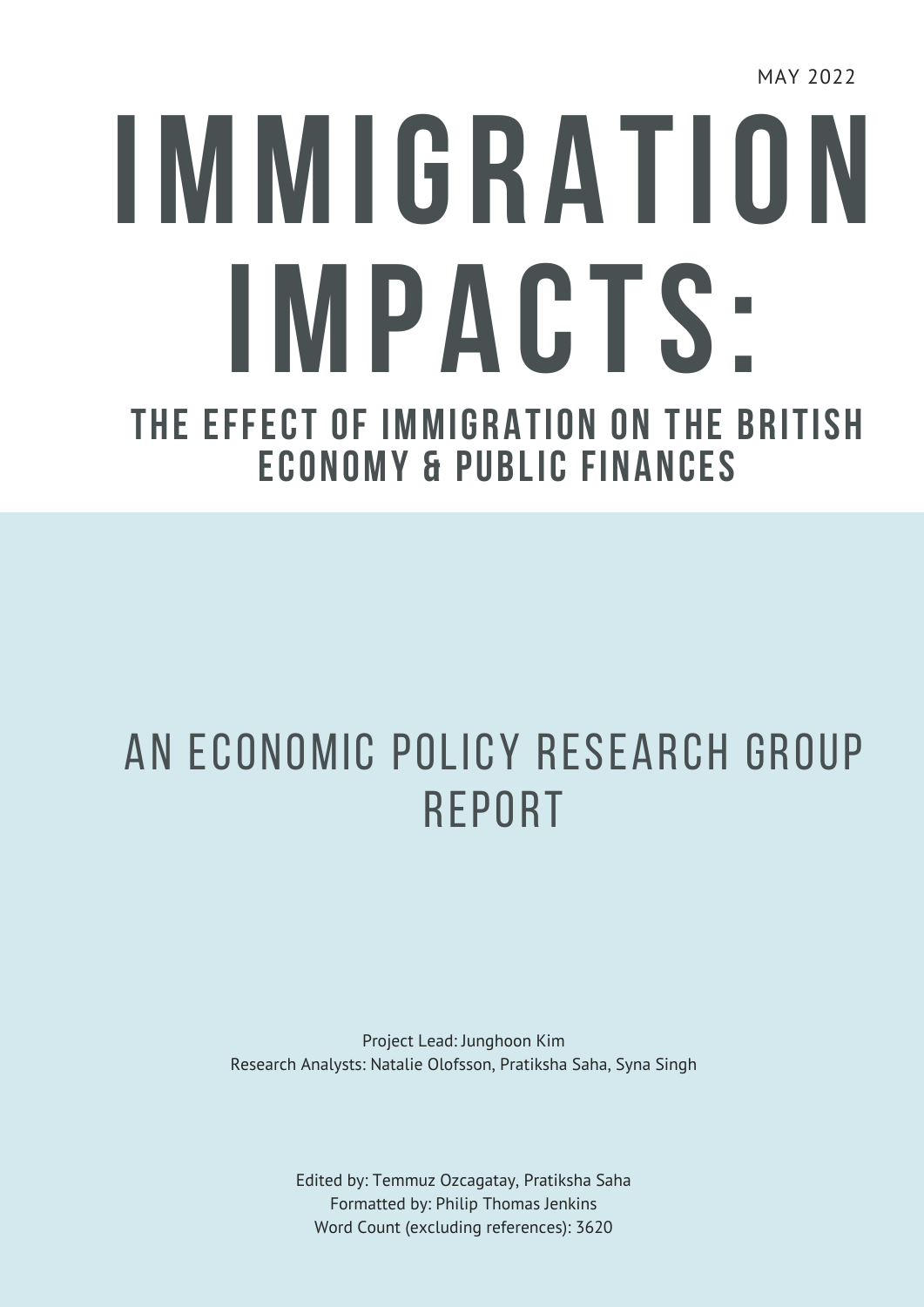#### ABSTRACT

THIS RESEARCH PAPER EXPLORES THE EFFECTS PAST IMMIGRATION TO THE UK HAS HAD ON THE ECONOMY AND PUBLIC FINANCES AND, BASED ON THIS, WHAT THE POTENTIAL BENEFITS ARE OF THE NEW IMMIGRATION SYSTEM GOING FORWARD. THE FOUR EFFECTS OF PAST IMMIGRATION WE CONSIDERED WERE THE EFFECTS ON NATIVES LOW-SKILLED JOBS, UK INDUSTRIES WHICH REQUIRE ADVANCED SKILLING, TAX-GENERATION, AND BENEFIT-USE. ECONOMIC THEORY WOULD SUGGEST THAT LOW-SKILLED IMMIGRATION PROVES DETRIMENTAL TO NATIVE WAGES AND EMPLOYMENT PROSPECTS WITH IMMIGRANTS WHO POSSESS MORE ADVANCED, AND DIFFERENTIATED, SKILLS COMPARED TO THE NATIVE POPULATION, PROVING TO BE THE MOST BENEFICIAL TO THE NATIVE ECONOMY. INDEED, ONE OF MIGRANTS' MOST NOTABLE POSITIVE IMPACT ON THE UK ECONOMY HAS BEEN IN THESE HIGHER-SKILLED INDUSTRIES LIKE START-UPS, TECHNOLOGY, AND HEALTHCARE, AND ENSURING CONTINUED EASE AT WHICH THE WORLD'S BEST AND BRIGHTEST CAN CONTRIBUTE TO THESE INDUSTRIES IN THE UK IS OF CRUCIAL IMPORTANCE. ASSESSING THE FISCAL CONTRIBUTION OF MIGRANTS DEPENDS LARGELY ON THEIR CHARACTERISTICS AND OUR ANALYSIS AGAIN SHOWS THAT THESE YOUNG, CHILDLESS, HIGHLY SKILLED IMMIGRANTS TO BE THE BIGGEST FISCAL CONTRIBUTORS. THAT BEING SAID, RESEARCH SHOWS THAT EVEN WHEN TAKING THE ENTIRE MIGRANT POPULATION INTO ACCOUNT, THE NET FISCAL CONTRIBUTION IN THE PAST HAS BEEN NEUTRAL TO POSITIVE, IN CONTRAST TO PUBLIC PERCEPTION. ULTIMATELY, WE CONCLUDE THIS FACT WHILST ADVISING FOR AN IMMIGRATION POLICY BASED AROUND ATTRACTING HIGHER-SKILLED WORKERS IN THE FUTURE.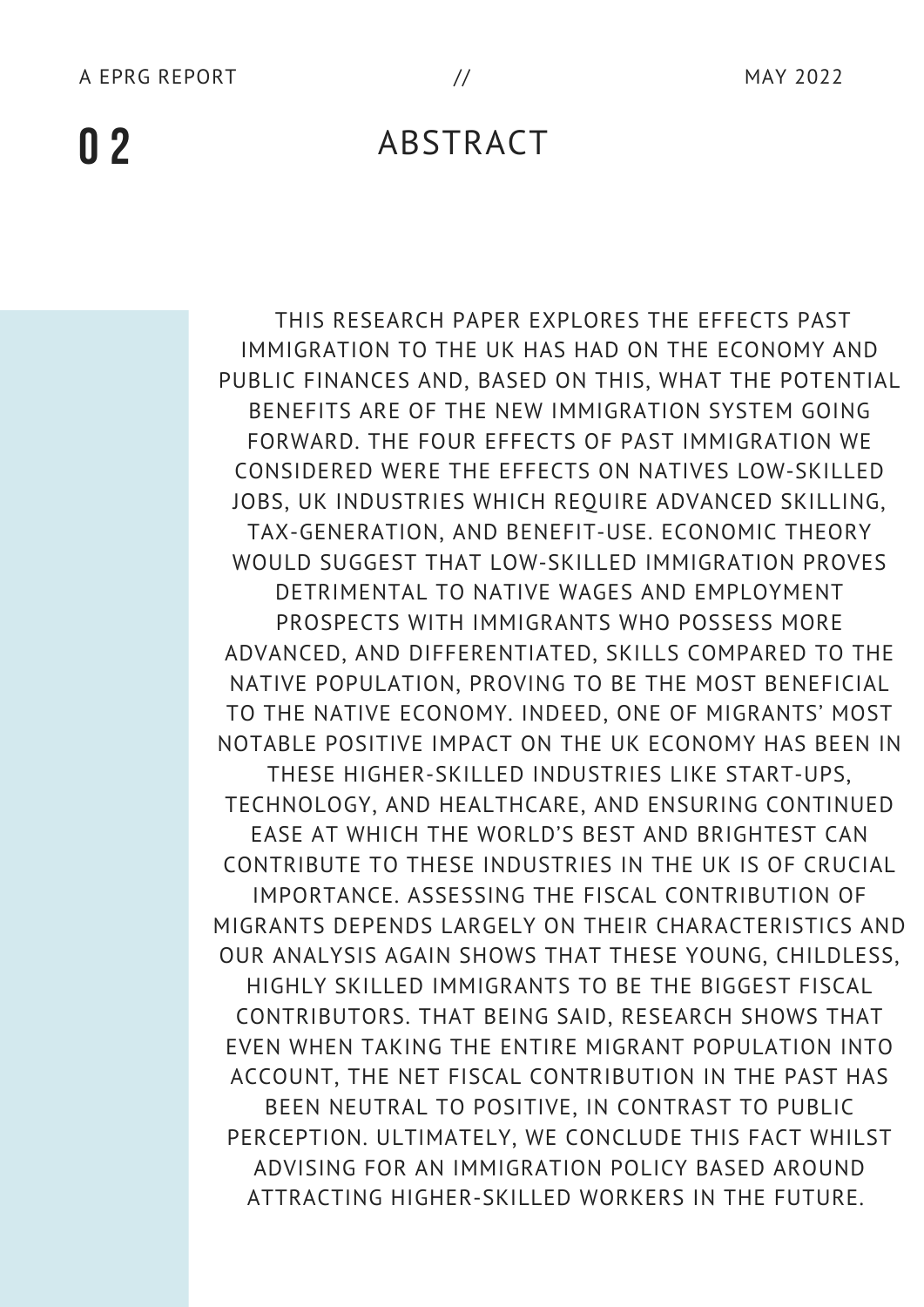### **1. INTRODUCTION 0 3**

THE PURPOSE OF THIS RESEARCH PAPER IS TO EXPLAIN THE EFFECT IMMIGRATION HAS HAD ON THE UK'S ECONOMY AND PUBLIC FINANCES AND USE IT TO EVALUATE WHETHER THE NEW IMMIGRATION SYSTEM CAN BE A BOON OR A HINDERANCE TO BOTH.

THE FIRST SECTION AIMS TO EXPLAIN THE CURRENT STATE OF IMMIGRATION IN THE UK AND WHY THERE IS AN EXPECTATION OF A LOWER LEVEL OF IMMIGRATION GOING FORWARD. THE SECOND SECTION AIMS TO EVALUATE WHETHER THE EFFECTS THAT IMMIGRATION HAS HAD ON THE UK ECONOMY IN THE PAST HAVE BEEN POSITIVE OR NEGATIVE TO NATIVE OUTCOMES AND OVERALL GROWTH. THE THIRD SECTION EVALUATES THE OVERALL IMPACT OF PAST IMMIGRATION ON THE UK'S PUBLIC FINANCES. FINALLY, THE PAPER CONCLUDES WITH AN EVALUATION OF THE NEW IMMIGRATION SYSTEM AND IN WHAT WAYS IT MAY IMPROVE ON THE OLD SYSTEM.

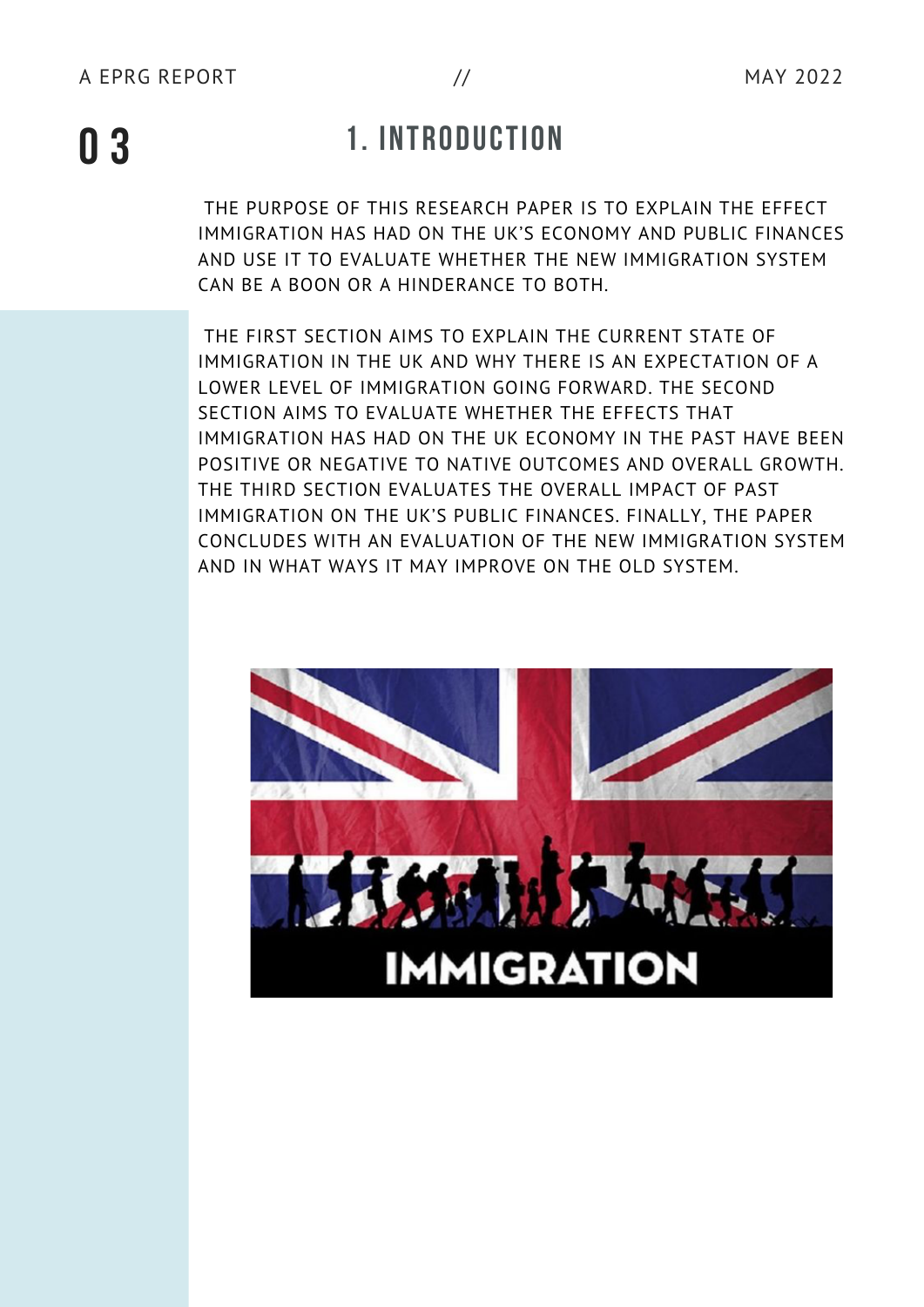#### **2. THE CURRENT STATE OF IMMIGRATION IN THE UK**

According to data from the Office for National Statistics, as shown in Figure 1, the number of immigrants working in the UK has sharply declined since the beginning of the Covid-19 pandemic as the closure of the economy prompted many immigrants to return to their native countries.



#### FIGURE 1: IMMIGRATION TREND IN THE UK

WE EXPECT THIS NEW LOWER LEVEL OF IMMIGRANTS IN THE UK TO CONTINUE DUE TO THE CHANGES IN IMMIGRATION LAW POST-BREXIT WHICH RESTRICTS EU MIGRANTS IN THEIR ENTRY TO THE UK.

FOR EXAMPLE, EU CITIZENS WHO ARE NOT ELIGIBLE FOR THE EU SETTLEMENT SCHEME BUT ARE PLANNING TO WORK IN THE UK, MUST NOW APPLY THROUGH THE SKILLED WORKER VISA, AN UPDATED VERSION OF THE TIER 2 VISA (UK GOVERNMENT, 2021). ACCORDING TO THE UK GOVERNMENT WEBSITE, THE NEW SKILLED WORKER VISA MUST MEET THE FOLLOWING 4 CONDITIONS: IT MUST BE A UK EMPLOYER THAT HAS BEEN APPROVED BY THE HOME OFFICE, THE INDIVIDUAL MUST HAVE A CERTIFICATE OF SPONSORSHIP, AND YOUR PAY MUST BE GREATER THAN OR EQUAL TO THE MINIMUM WAGE. FURTHERMORE, THE NEW INNOVATOR'S VISA (TIER 1), WILL ONLY BE GRANTED TO MIGRANTS WITH OVER £ 50,000 IN INVESTMENTS, WHO ARE FINANCIALLY STABLE AND INDEPENDENT, AND DO NOT HOLD ANY OTHER OCCUPATION OR SOURCE OF INCOME OUTSIDE THE VENTURE (UK GOVERNMENT, 2021). APPLICANTS MUST ALSO BE SPONSORED BY AN ORGANIZATION THAT HAS BEEN APPROVED BY THE GOVERNMENT (UK GOVERNMENT, 2021).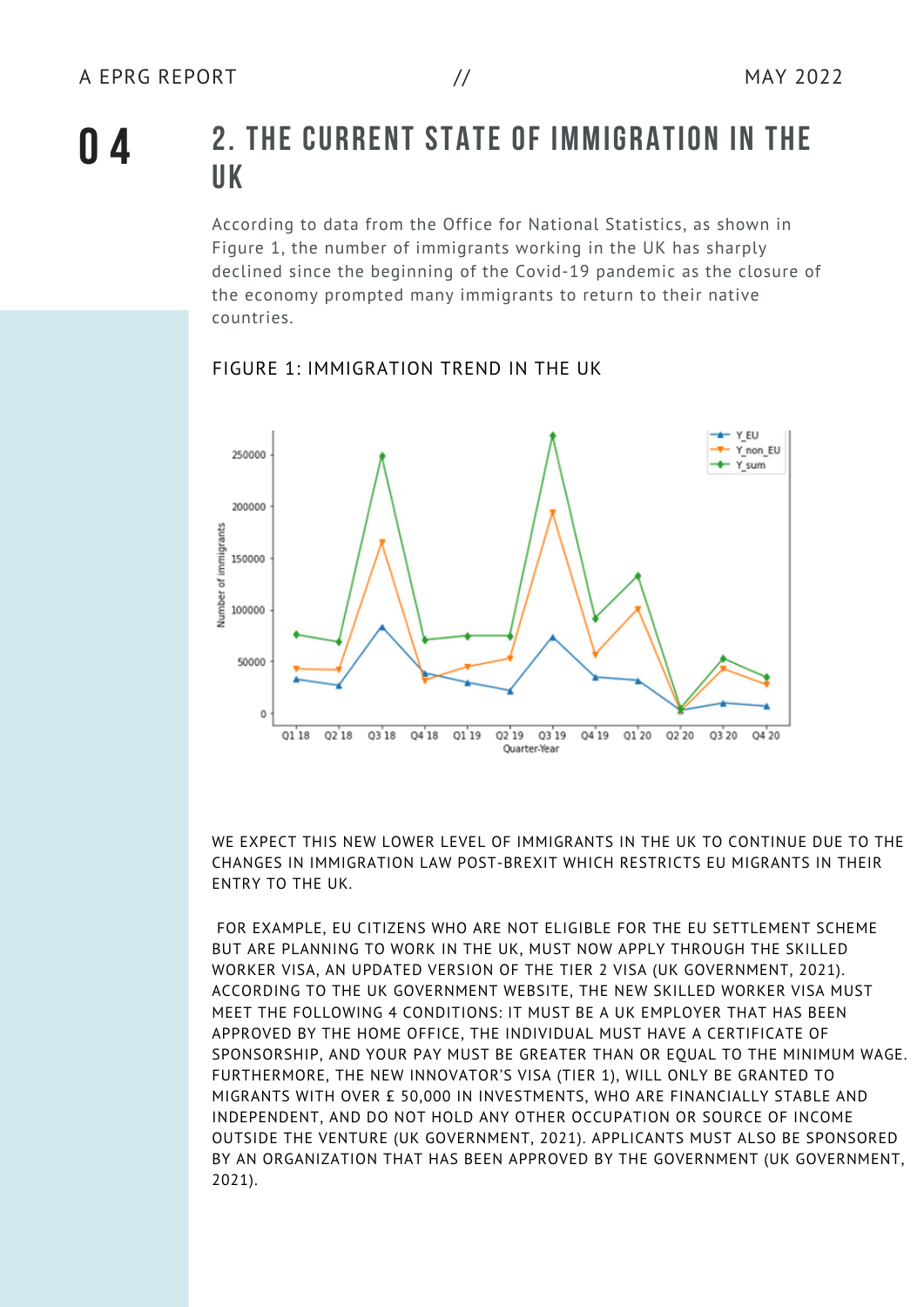Finally, going forward, immigration for non-Irish citizens from both EU and non-EU countries will now work on a points-based system, awarding higher priority for entry to those with jobs lined-up, English language proficiency and advanced educational and technical qualifications (Home Office, 2021).

The impact of the Brexit vote and these expected changes has already been seen in the migration figures. EU net migration into the UK has already fallen, a trend which began in the buildup to the EU referendum in 2015 and 2016 and which continued throughout the Brexit negotiations.

#### FIGURE 2: EU IMMIGRATION 2009-2019

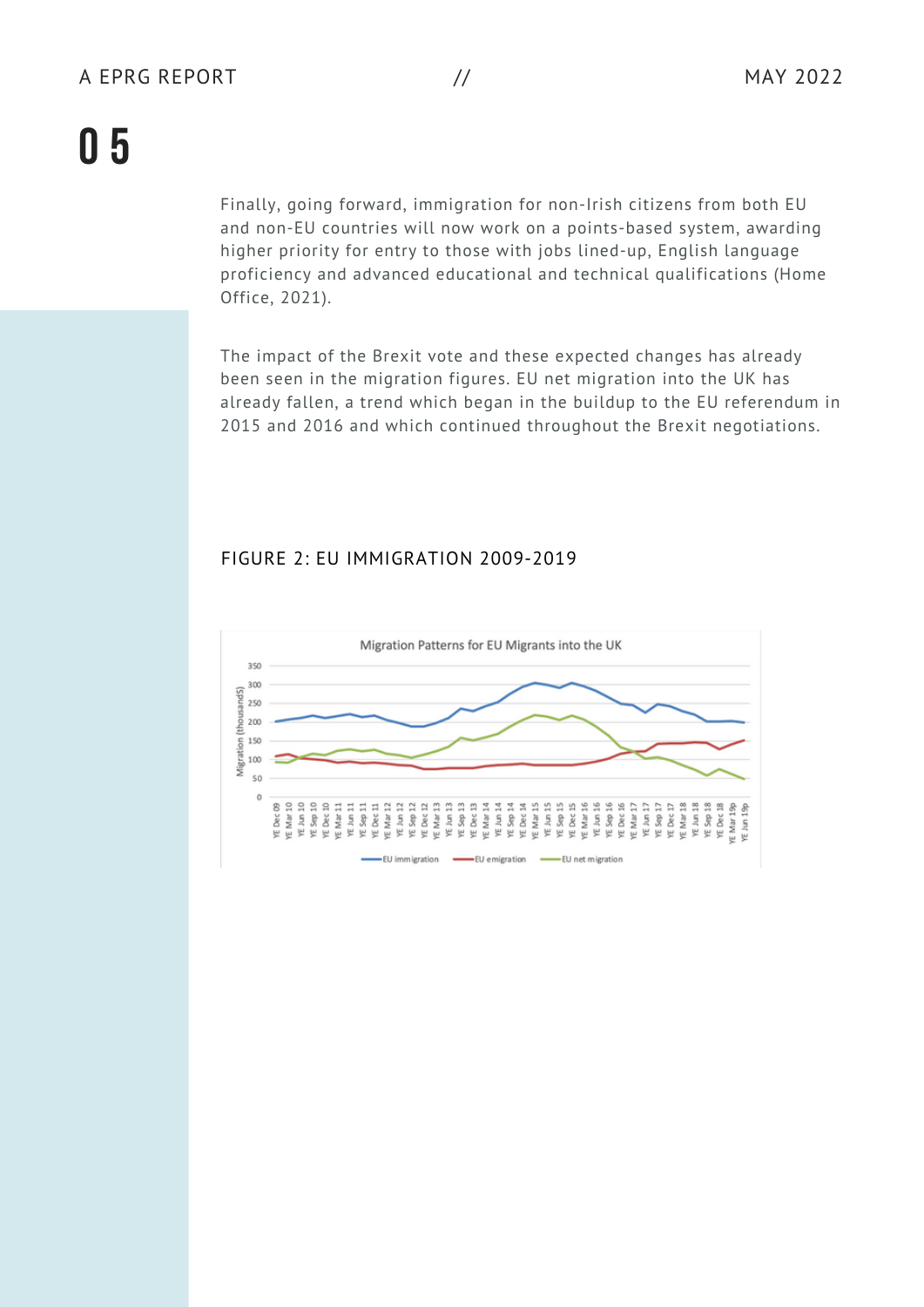#### 3. EFFECTS OF IMMIGRATION ON THE UK ECONOMY

#### 3.1. LABOUR MARKET THEORY

IN LABOUR MARKET THEORY, THE IMMEDIATE SHORT-TERM EFFECTS OF IMMIGRATION ON WAGES AND EMPLOYMENT ARE AFFECTED BY THE SKILL COMPOSITION OF THE INCOMING MIGRANTS (BORJAS, 1995).

IF MIGRANT WORKERS HAVE SIMILAR SKILLS TO EXISTING WORKERS, IMMIGRATION INCREASES COMPETITION FOR JOBS AS THE POOL OF ELIGIBLE WORKERS INCREASES, AND THEREFORE NATIVE WAGES DECLINE. ANY INCREASES IN UNEMPLOYMENT AMONG EXISTING WORKERS DEPENDS ON THEIR ACCEPTANCE OF THESE NEW LOWER WAGES.

HOWEVER, WHEN THE SKILLS OF IMMIGRANTS COMPLEMENT THE NATIVE SKILL COMPOSITION, NATIVES TYPICALLY EXPERIENCE AN INCREASE IN WAGES. THE ADJUSTMENT OF THE ECONOMY DEPENDS ON ITS FLEXIBILITY AND POSITION IN THE BUSINESS CYCLE. WHEN THE LABOUR MARKET IS FLEXIBLE AND THERE ARE SUSTAINED LEVELS OF HIGH DEMAND, RECRUITMENT OCCURS QUICKLY, AND THEREFORE THE ADDITIONAL LABOUR IN THE ECONOMY IS USED TO INCREASE PRODUCTION, INCREASING AGGREGATE DEMAND AND EVENTUALLY DEMAND FOR MORE LABOUR.

IN CONTRAST, DURING RECESSIONS AND UNSTABLE ECONOMIC CONDITIONS, EMPLOYERS ARE LESS LIKELY TO INCREASE EMPLOYMENT IMMEDIATELY, AND MORE LIKELY TO SPREAD INCREASES OVER TIME AS THE WAGE LEVEL RESPONDS/FALLS. MOREOVER, IN THESE SLACK LABOUR MARKET CONDITIONS, EMPLOYERS TEND TO BE MORE EXACTING IN THE SKILLS THEY REQUIRE, AND CHARACTERISTICS SUCH AS ALTERNATIVE QUALIFICATIONS AND LANGUAGE DIFFICULTIES PRESENT IN IMMIGRANTS ARE OFTEN MORE LIKELY TO PREVENT AN IMMIGRANT FROM BEING HIRED. STUDIES HAVE DEMONSTRATED EVIDENCE OF THE INTENTIONAL OMISSION OF IMMIGRANTS WHEN HIRING DURING ECONOMIC DOWNTURNS (BEHTOUI, 2004).

IN CONCLUSION, WHEN IMMIGRATION LEADS TO GREATER COMPETITION FOR NATIVE WORKERS, IT CAN HAVE A NEGATIVE IMPACT ON NATIVE JOBS AND WAGES. HOWEVER, WHEN IMMIGRANTS PROVIDE UNIQUE, AND ADVANCED, SKILLS, COMPARED TO THE NATIVE POPULATION, COMBINED WITH A GROWING ECONOMY, IMMIGRATION CAN BENEFIT BOTH IMMIGRANTS AND THE NATIVE POPULATION. WE WILL EXPLORE THE REAL-WORLD IMPACT OF THESE HIGHER-SKILLED IMMIGRANTS WITHIN THE START-UP, TECHNOLOGY, AND HEALTHCARE INDUSTRIES.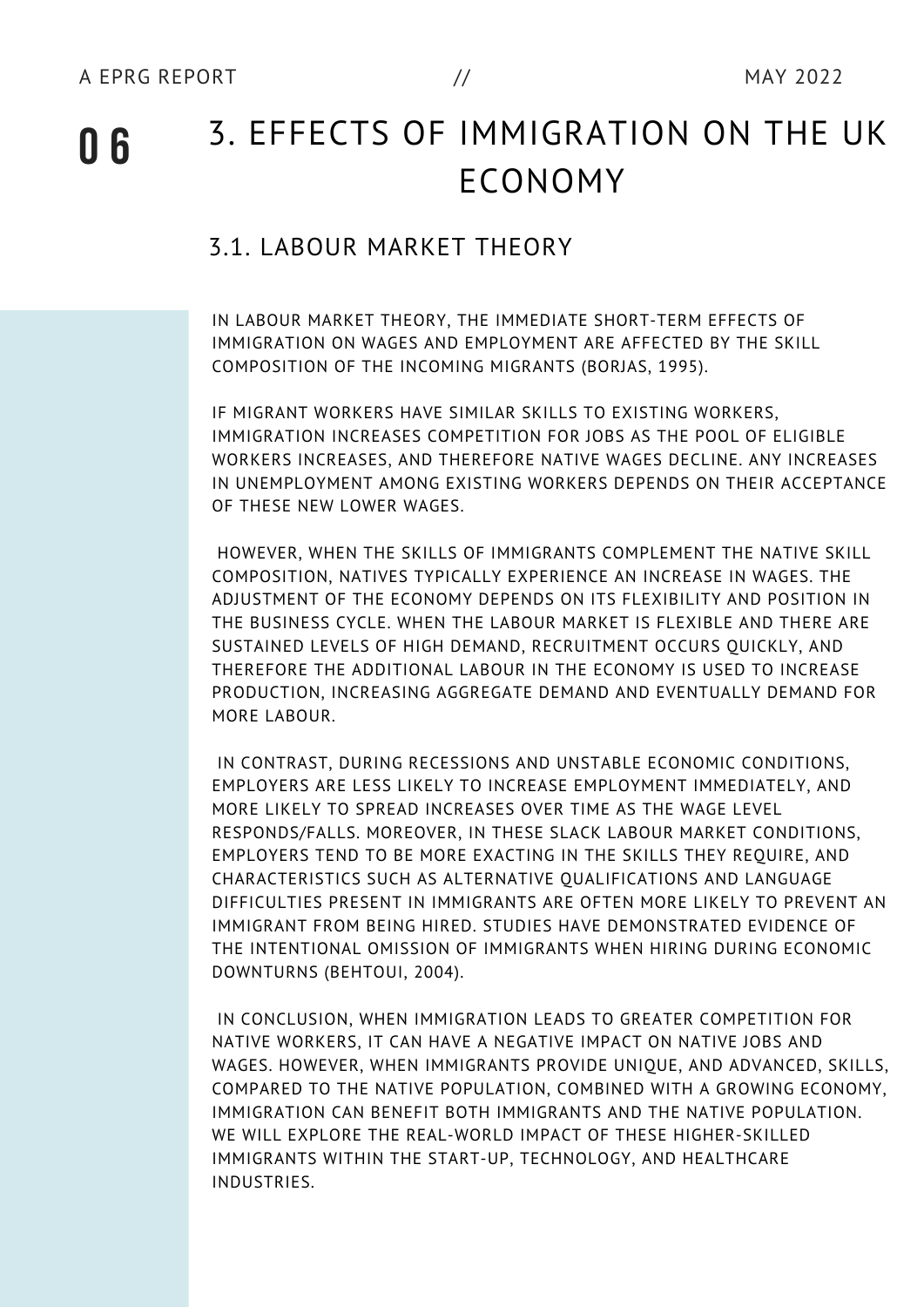#### 3.2. EFFECTS ON ENTREPRENEURSHIP

IMMIGRANTS WHO HAVE AN ADVANCED LEVEL OF EDUCATION HAVE BEEN SHOWN TO INCREASE THE LEVEL OF HUMAN CAPITAL IN THE ECONOMY (KERR AND LINCOLN 2010, HUNT AND GAUTHIER-LOISELLE 2010), THROUGH THEIR OWN IMPACT AND ALSO INDIRECTLY THROUGH INCENTIVIZING NATIVES TO DO SO.

THE POSITIVE IMPACT OF IMMIGRANT ENTREPRENEURSHIP ON THE NATIVE COMMUNITY HAS BEEN EVIDENT FOR MANY YEARS. IN EARLY POST WAR BRITAIN, SOUTH ASIAN BUSINESSES IN INNER CITIES 'OFFERED CHANCES OF EMPLOYMENT TO OTHERS FROM THE COMMUNITY' AND PLAYED A KEY ROLE IN STIMULATING GROWTH (HALL 1978).

EVIDENCE FROM THE GLOBAL ENTREPRENEURSHIP MONITOR IN 2017 HAS HIGHLIGHTED THE CONTINUED IMPORTANCE OF THE IMMIGRANT CONTRIBUTION TO UK ENTREPRENEURSHIP. THE REPORT ILLUSTRATES HOW THE NUMBER OF UK-BASED INDIVIDUALS STARTING THEIR OWN FIRMS HAS CONSIDERABLY INCREASED SINCE THE FINANCIAL CRISIS OF 2008, WITH THE GREATEST CONTRIBUTION MADE BY PEOPLE FROM ETHNIC MINORITIES AND MIGRANTS. IN 2017, IT WAS FOUND THAT 12.9% OF IMMIGRANTS WERE EARLY-STAGE ENTREPRENEURS, COMPARED TO 8.2% OF THE UK BORN POPULATION, AND THAT THIS DIFFERENCE HAD WIDENED CONSIDERABLY SINCE 2008.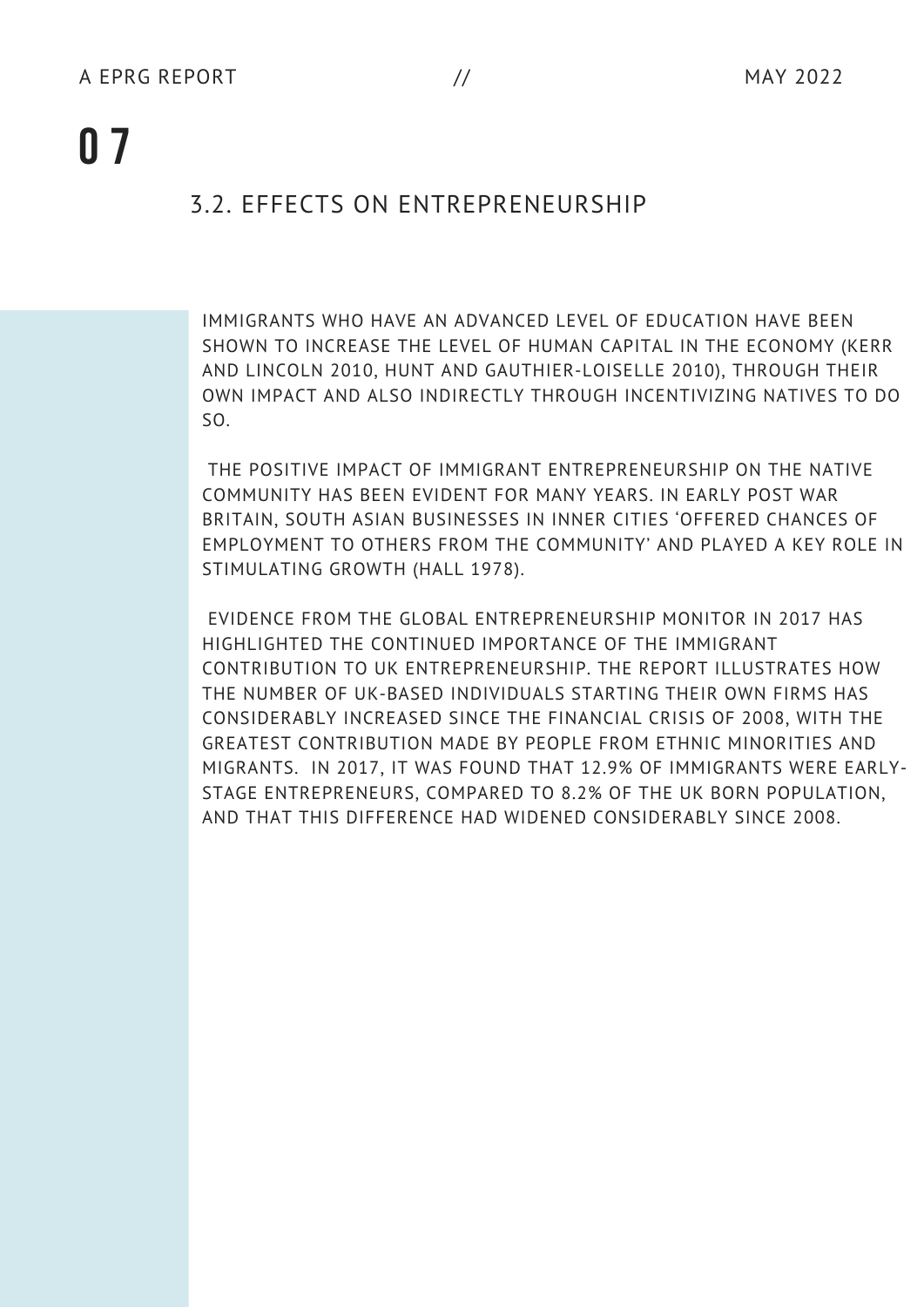#### 3.3. EFFECTS IN THE TECHNOLOGY SECTOR

THE TECHNOLOGY SECTOR HAS SHOWN A HIGH RELIANCE ON FOREIGN IMMIGRANTS FROM BOTH EU AND NON-EU COUNTRIES. ACCORDING TO THE MIGRATION OBSERVATORY IN 2020, IN THE WHOLE OF THE UK, EU MIGRANTS TAKE UP 10% OF THE WORKFORCE RELATED TO SCIENCE, RESEARCH, ENGINEERING, AND TECH PROFESSIONS, WHILE NON-EU MIGRANTS HAVE A SHARE OF 15%. THIS RELIANCE ON FOREIGN LABOR IS MAGNIFIED IN LONDON, WHERE EU MIGRANTS TAKE UP 21% OF THE WORKFORCE. IN GENERAL, 25% OF WORKERS IN THE INFORMATION, COMMUNICATION AND IT INDUSTRY ARE MIGRANTS.

ONE SUB-INDUSTRY WHERE MIGRANTS HAVE SHOWN PROMINENCE IN HAS BEEN THE FINANCIAL TECHNOLOGY (FINTECH) INDUSTRY. THE CURRENT UK ADMINISTRATION HAS BEEN ACTIVELY SUPPORTING THE FINTECH INDUSTRY, BY TAKING FORWARD A 'SCALE BOX' THROUGH THE FINANCIAL CONDUCT AUTHORITY (FCA), WHICH ASSISTS TECH START-UPS IN TESTING THEIR PRODUCTS, ALLOWING THEM TO SCALE UP THEIR BUSINESS. THESE EFFORTS, AND GOVERNMENT SUPPORT FOR THE INDUSTRY, HAS ALLOWED LONDON TO BECOME THE SECOND HIGHEST FINTECH ECOSYSTEM GLOBALLY, AND GENERATE THE HIGHEST CONCENTRATION OF FINANCIAL AND PROFESSIONAL SERVICES FIRMS IN THE WORLD (DELOITTE, 2020). THE DEVELOPMENT OF THE INDUSTRY HAS ATTRACTED AN INFLUX OF CASH WORTH \$4.1 BILLION (DELOITTE, 2020).

HOWEVER, CHANGES IN THE IMMIGRATION SYSTEM IN THE UK, PARTICULARLY FOR ITS INNOVATOR VISA, HAS MADE ENTREPRENEURIAL VENTURES MORE DIFFICULT. THIS HEIGHTENED SET OF RULES LED TO A DECREASE IN THE NUMBER OF INNOVATOR VISA ISSUES AS ONLY 280 WERE GIVEN DURING THE FIRST 18 MONTHS OF ITS OPERATION FROM ITS INTRODUCTION IN 2019 (WRIGHT, 2021). MOREOVER, THE NEW POINT-BASED WORK VISA, DUE TO ITS STRICT POLICY WITH REGARDS TO MINIMUM WAGE THAT IS REQUIRED TO APPLY, AND ITS EDUCATION/LINGUISTIC REGULATIONS, HAVE SLOWED THE INFLUX OF MIGRANT WORKERS PRIMARILY FROM THE EU.

TO OFFSET THIS, THE UK GOVERNMENT HAS CREATED A NEW FINTECH WORK VISA. UNDER THIS, APPLICANTS NO LONGER REQUIRE SPONSORSHIPS, AND MAY APPLY WITH JUST A JOB OFFER (TEKHMEED, 2021). THIS MAY COUNTER THE NEGATIVE EFFECT BREXIT HAD ON THE INFLUX OF HIGHLY SKILLED MIGRANT WORKERS FOR THE FINTECH INDUSTRY AND MAY EVEN ALLOW THE FIELD TO RETAIN ITS GROWTH. HOWEVER, IT DOES LITTLE TO ASSIST FOREIGN-BORN START-UPS FROM MOVING TO THE UK AS EASILY AS THEY HAVE BEEN ABLE TO DO IN THE PAST.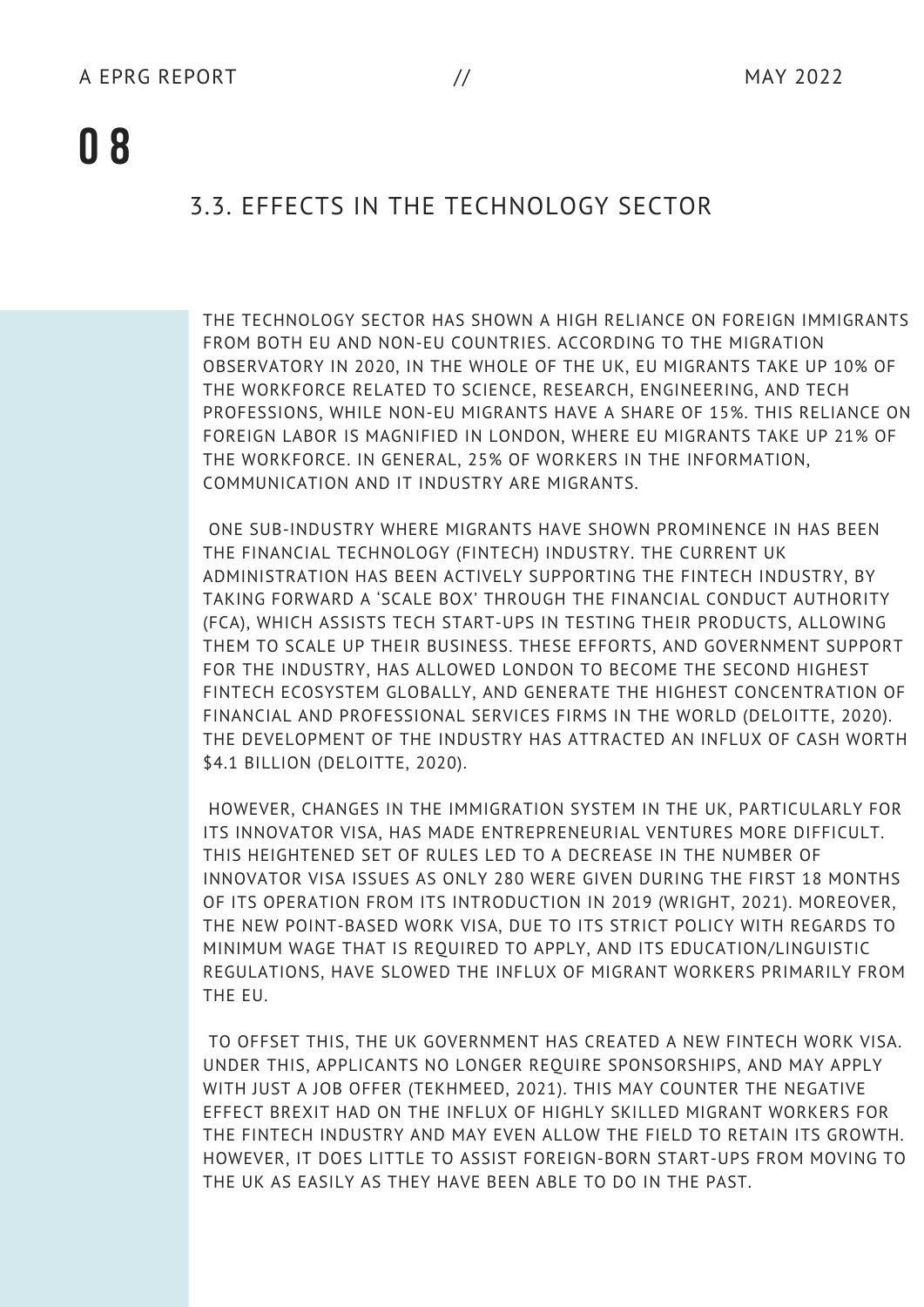#### 3.4. EFFECTS ON THE NATIONAL HEALTH SERVICE

THE NATIONAL HEALTH SERVICE (NHS) IS ANOTHER AREA IN WHICH IMMIGRANTS, SKILLED IN HEALTHCARE, HAVE MADE A POSITIVE CONTRIBUTION TO THE NATION. IN JUNE 2019, 13.3% OF NHS STAFF IN HOSPITALS AND COMMUNITY SERVICES REPORTED A NON-BRITISH NATIONALITY. WITHIN THIS ANALYSIS, IT WAS FOUND THAT FOR DOCTORS, THE PROPORTION WAS 28.4%. MOREOVER, IT WAS FOUND IN MARCH 2019 THAT OVER 20% OF GPS QUALIFIED OUTSIDE THE UK, AND IN NORTH, CENTRAL AND EAST LONDON, THE PROPORTION WAS OVER 28%.

THIS IS PARTICULARLY IMPORTANT, AS NEITHER THE UK ECONOMY, NOR STATE, HAS HAD TO INCUR THE COSTS OF TRAINING THESE IMMIGRANT WORKERS IN HEALTHCARE. THIS HAS LED TO A SIGNIFICANT OVERALL ENDOWMENT IN PRODUCTIVE HUMAN CAPITAL WITHOUT SIGNIFICANT SPENDING ON EDUCATION. THIS AMOUNTS TO A 'GAIN IN NATIONAL INCOME ACCRUING TO NATIVES AS A RESULT OF IMMIGRATION' (BORJAS, 2006, P 12).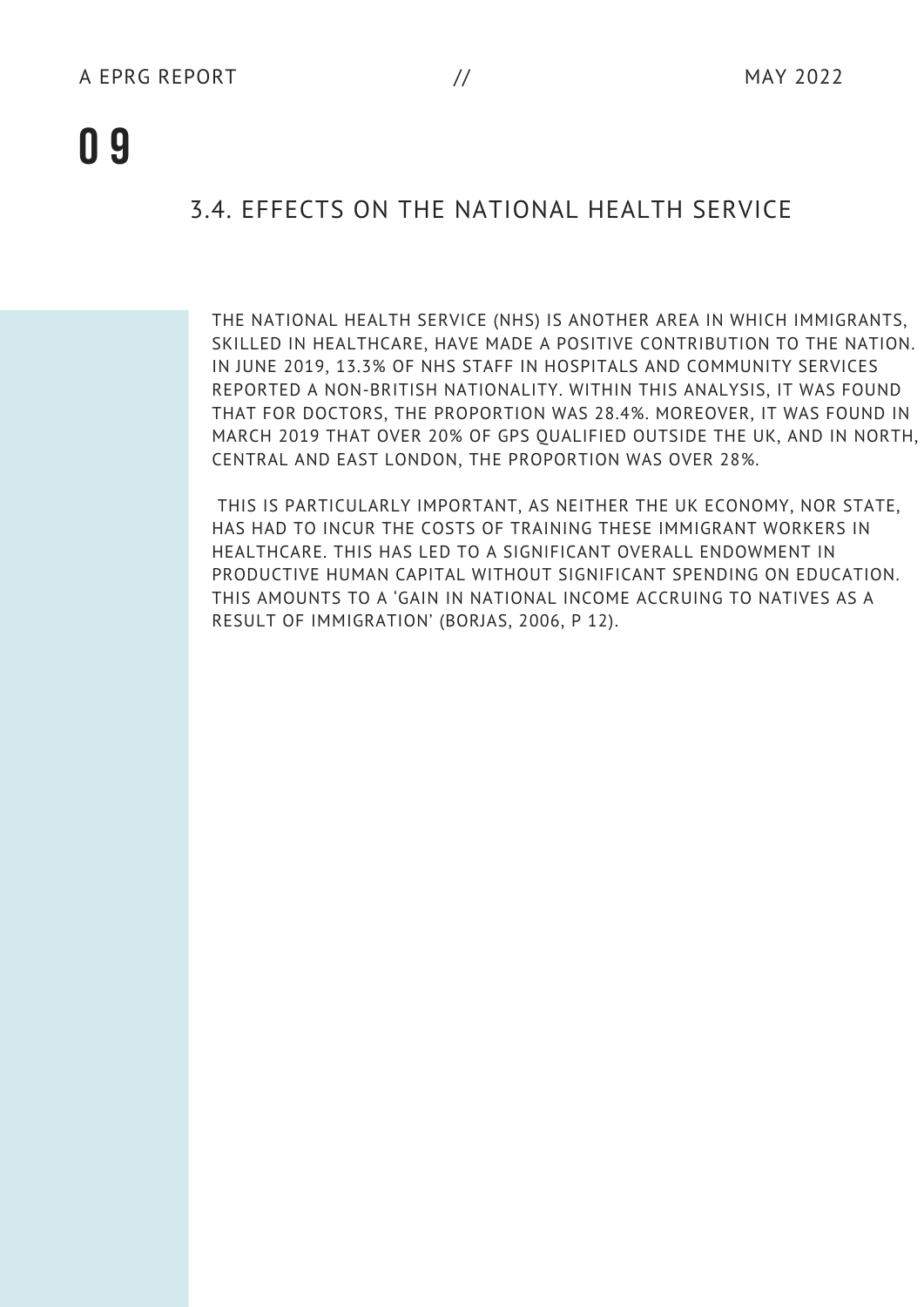#### **1 0** 4. EFFECTS OF IMMIGRATION ON THE UK'S PUBLIC FINANCES

#### 4.1. IMPORTANCE OF MIGRANT CHARACTERISTICS ON FISCAL IMPACT

IT HAS BEEN STRONGLY ESTABLISHED THAT THE NET FISCAL IMPACT OF IMMIGRATION DEPENDS NOT JUST ON THE PRIMARY CHARACTERISTICS OF THE MIGRANT POPULATION BUT THE TIMESPAN THEIR IMPACT IS VIEWED IN. AS EXPLAINED IN FIGURE 3., THE NET FISCAL IMPACT OF A MIGRANT DEPENDS ON THEIR AGE AND FAMILY SITUATION, LENGTH OF MIGRATION, SKILL-LEVEL, TYPE OF MIGRATION AND COUNTRY OF ORIGIN. MOREOVER, WHILST THEY MAY OFTEN HAVE AN INITIAL NET FISCAL COST, THEIR TOTAL IMPACT NEEDS TO BE STUDIED OVER THE ENTIRETY OF THEIR LIFESPAN IN THE COUNTRY AS ONCE THEY PARTICIPATE IN THE LABOUR MARKET FOR A LONG ENOUGH TIME, THEY ARE LIKELY TO MORE THAN MAKE UP FOR THEIR INITIAL BURDEN THROUGH TAX REVENUE. HOWEVER, AGAIN, THIS OVERALL CONTRIBUTION WILL DEPEND ON THE CHARACTERISTICS OF THE MIGRANT.



#### FIGURE 3: THE MIGRANT LIFE CYCLE

FOR EXAMPLE, IMMIGRANTS' WELFARE BENEFITS AND TAX CONTRIBUTIONS DEPEND LARGELY ON THE NATURE OF THEIR INCOMES, SPENDING HABITS AND THE SKILL-LEVEL OF THE WORK THEY DO - HIGH-SKILLED OR LOW-SKILLED. HISTORICALLY, IMMIGRANTS WERE TYPICALLY DOWNGRADED BY BEING MADE TO WORK LOW-SKILLED JOBS WITH LOWER WAGES RATHER THAN HAVING NATIVES OF THE SAME QUALIFICATIONS WORK THOSE JOBS. HOWEVER, OVER TIME, IMMIGRANTS HAVE MOVED TO JOBS WITH HIGHER PAYS, WHICH ALSO MEANS THEIR TAX CONTRIBUTIONS HAVE INCREASED ACCORDINGLY.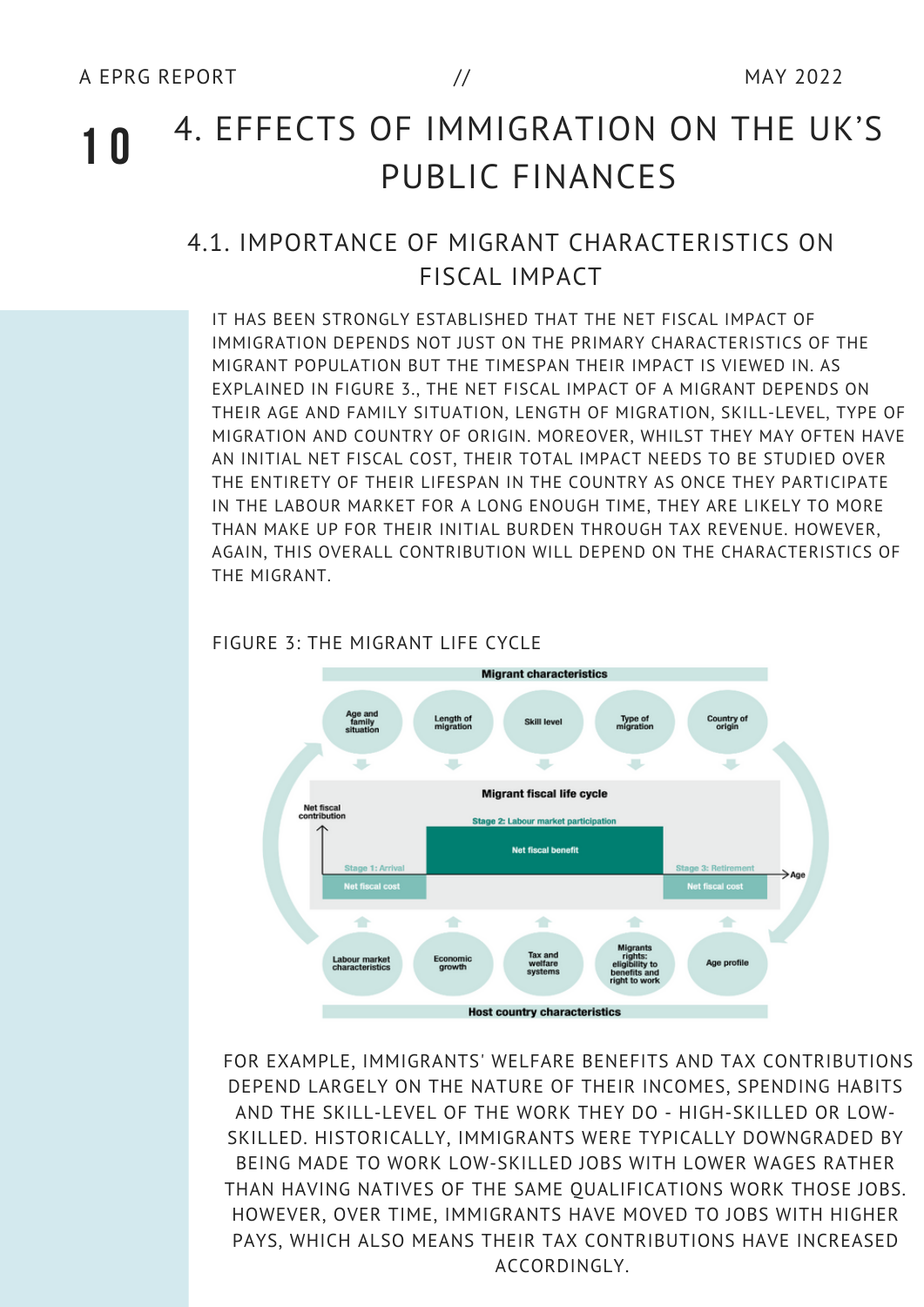**1 1** ANOTHER INSTANCE WHERE MIGRANTS' CHARACTERISTICS AFFECT THEIR NET FISCAL CONTRIBUTION TO THE STATE IS IN THEIR EDUCATIONAL QUALIFICATIONS COMPARED TO NATIVES. FOR INSTANCE, IN 2011, 24% BRITISH NATIVES HELD A DEGREE WHEREAS EEA AND NON-EEA IMMIGRANTS WERE AT 35% AND 41% RESPECTIVELY. AS MOST IMMIGRANTS ARRIVE IN THE UK HAVING COMPLETED THEIR EDUCATION ABROAD, THEY ARRIVE AT A POINT IN THEIR LIVES WHERE THE VALUE OF THEIR FUTURE NET FISCAL PAYMENTS IS POSITIVE. IF THE UK HAD TO PROVIDE EACH IMMIGRANT, THE LEVEL OF EDUCATION THEY HAVE ACQUIRED IN THEIR HOME COUNTRY, THE FISCAL COSTS OF IMMIGRATION WOULD BE SUBSTANTIALLY HIGHER. THE STUDY ESTIMATES THAT RECENT IMMIGRANTS ENDOWED THE UK WITH PRODUCTIVE HUMAN CAPITAL BETWEEN 2000 AND 2011 THAT WOULD HAVE COST THE NATION APPROXIMATELY £7BN IN SPENDING ON EDUCATION (FRATTINI AND DUSTMANN, 2018). FURTHERMORE, IMMIGRANTS ARE TYPICALLY YOUNG AS THEY HAVE MOVED TO

THE UK TO HELP FINANCE THEIR ELDERLY FAMILIES IN THEIR NATIVE COUNTRIES, AND THESE ATTRIBUTES HELP WITH TAX REVENUES. THEY ARE THUS ABLE TO HELP PAY FOR AGE-RELATED INCOME, HEALTHCARE COSTS AND PENSION BENEFITS OF THE AGING NATIVE RESIDENTS WHILST NOT TAKING MONEY OUT OF THIS SYSTEM FOR THEMSELVES. THIS DISPARITY IN KIND OF BENEFITS TAKEN CAN BE SEEN IN FIGURE 4., AS THE WHITE BRITISH POPULATION IS FAR MORE DEPENDENT ON STATE PENSIONS THAN ANY OTHER POPULATION GROUP.

HOWEVER, IMMIGRANTS FROM LOWER INCOME COUNTRIES ARE MORE LIKELY TO RECEIVE CHILD BENEFITS. THIS CAN BE EXPLAINED BY THE FACT THAT IMMIGRANTS, ON AVERAGE, ARE YOUNGER THAN UK-BORN CITIZENS AND THUS MORE LIKELY TO HAVE KIDS DEPENDENT ON THEM.

MOREOVER, ONCE IMMIGRANTS BECOME CITIZENS AND GROW OLD IN THE UK, THEY WILL EVENTUALLY BECOME A FISCAL BURDEN THEMSELVES, AS EVIDENT IN THE MIGRANT LIFE CYCLE CHART, AS THEY WILL REQUIRE A STATE PENSION AND GREATER NHS-PROVIDED CARE. THUS, OVERALL FISCAL IMPACT OF AN IMMIGRANT WOULD TAKE A LIFETIME TO FULLY QUANTIFY AND MAY BECOME SKEWED TOWARDS THE NET FISCAL DEFICIT IF THE COSTS TO THE STATE OF IMMIGRANT CHILD-REARING IS INCLUDED IN THE PARENTS' OVERALL IMPACT ON PUBLIC FINANCES, AS OPPOSED TO THE CHILD'S.

FIGURE 4: SOCIAL BENEFITS USED BY NATIONAL IDENTITY, ADAPTED FROM THE UK GOVERNMENT: VISAS & IMMIGRATION (2020)

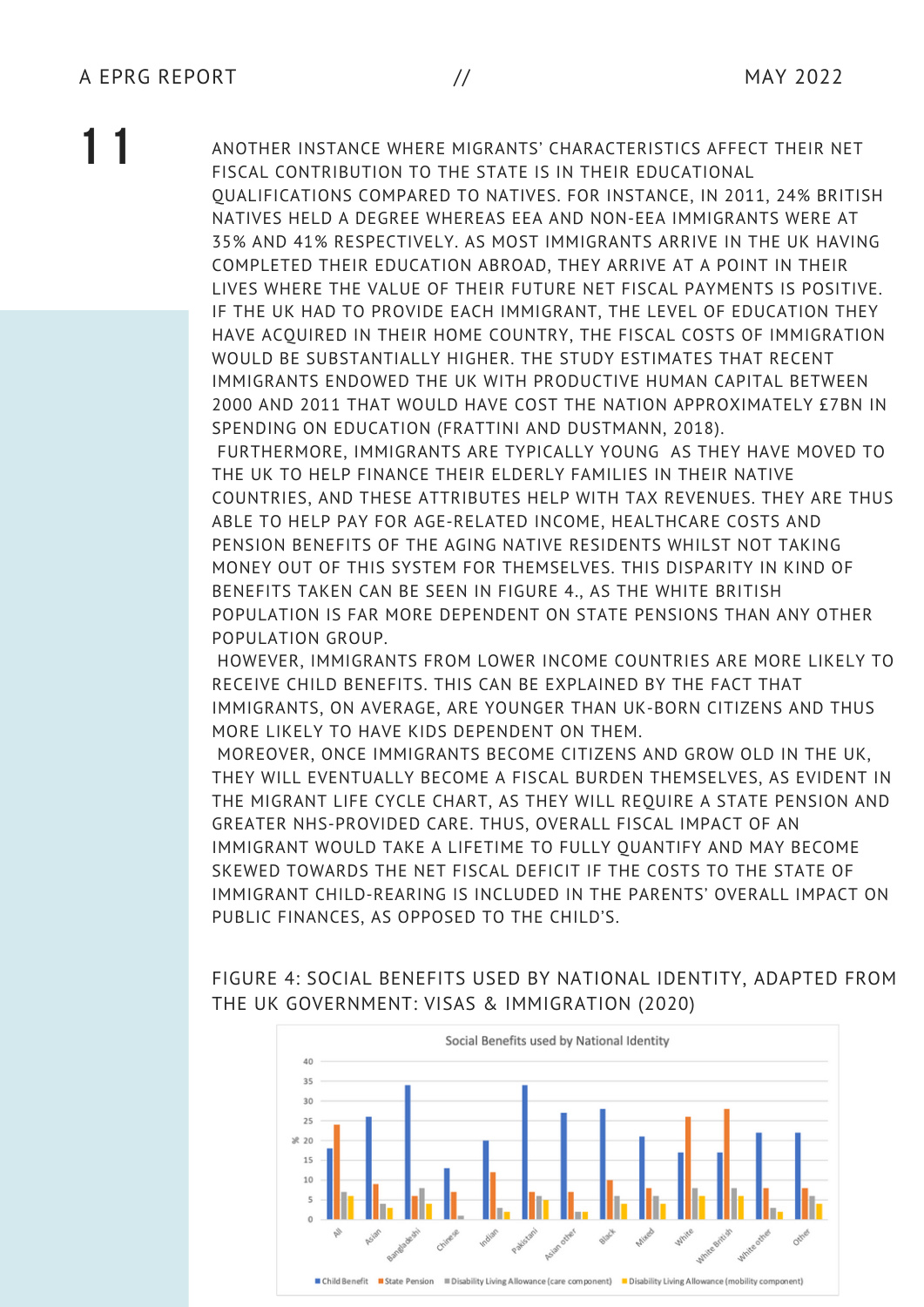#### 4.2. OVERALL FISCAL IMPACT OF IMMIGRATION

THERE HAS BEEN A SUBSTANTIAL AMOUNT OF RESEARCH DONE INTO WHETHER THE OVERALL FISCAL IMPACT OF IMMIGRANTS TO THE UK IS POSITIVE OR NEGATIVE WITH AN OVERALL IMPLICATION THAT THE IMPACT IS NEUTRAL TO POSITIVE.

FIRSTLY, A UCL STUDY SUGGESTS THAT IMMIGRATION TO THE UK SINCE THE BEGINNING OF THE 21ST CENTURY HAVE CREATED POSITIVE NET FISCAL CONTRIBUTIONS TO THE BRITISH STATE. FOR INSTANCE, IN THE CONTEMPORARY WORLD, IMMIGRANTS ARE 43% LESS LIKELY TO RECEIVE TAX CREDITS AND BENEFITS THAN NATIVES. MOREOVER, FROM 2001-2011, IMMIGRANTS REDUCED THE FINANCIAL BURDEN BY £8.5BN AS THEIR CONTRIBUTIONS WERE TYPICALLY USED TO REDUCE FINANCIAL BURDENS OF NATIVES.

FURTHERMORE, DATA FROM THE UK GOVERNMENT SUGGESTS THAT EEA NATIONALS PAY MORE NATIONAL INSURANCE AND INCOME TAX THAN THEY RECEIVE IN BENEFITS. REPORTS FROM THE OFFICE FOR BUDGET RESPONSIBILITY GO SO FAR AS TO PREDICT THAT HIGHER NET MIGRATION MAY REDUCE DEBT PRESSURE ON THE GOVERNMENT OVER TIME, BECAUSE IT ASSUMES THAT INCOMING MIGRANTS WILL TYPICALLY BE OF WORKING AGE AND ARE LIKELY TO EARN THE SAME ON AVERAGE COMPARED TO THE REST OF THE POPULATION (VARGAS-SILVA, 2019).

INDEED, DESPITE THE PUBLIC PERCEPTION OF BENEFIT-SCROUNGERS, THERE IS A MULTITUDE OF REGULATION IN PLACE WHICH HINDERS STATE BENEFITS FOR MIGRANTS, MAKING IT MORE DIFFICULT FOR THEM TO SEEK ASSISTANCE WHEN SETTLING IN THE UK. WITHOUT PROOF OF A STABLE INCOME, EU MIGRANTS CANNOT REMAIN FOR MORE THAN 3 MONTHS. THERE IS ALSO LIMITED ACCESS TO SOCIAL BENEFITS UNTIL FULL EMPLOYMENT FOR 1 YEAR. FURTHERMORE, MANY IMMIGRANT COMMUNITIES DEMONSTRATE LOWER RATES OF NEED THAN THOSE BORN IN THE UNITED KINGDOM DUE TO HIGHER EMPLOYMENT RATES. ON AVERAGE, THIS LEADS TO THE QUANTITY OF BENEFITS CLAIMED TO BE LOWER FOR MIGRANTS THAN UK-BORN INDIVIDUALS.

ONE PAPER, 'THE EFFECT OF IMMIGRATION ON PUBLIC FINANCES' ASSESSES THE IMPACT ON IMMIGRATION ON PUBLIC FINANCES FOR THE UK THROUGH STATIC AND DYNAMIC PERSPECTIVES. THE PAPER EXPLAINS HOW IMMIGRATION MAY POTENTIALLY BENEFIT COUNTRIES BY GENERATING AN 'IMMIGRATION SURPLUS' ACCRUING TO NATIVE FACTORS OF PRODUCTION DESPITE THE CHANGES TO PRODUCTION PATTERNS. GOTT AND JOHNSTON (2002) AND DUSTMANN, FRATTINI AND HALLS (2010) EXPLORE THIS CONCEPT FURTHER. THEIR STUDIES INDICATE THAT THE UNDERSTANDING OF THE IMPACTS OF IMMIGRATION ON PUBLIC FINANCES REQUIRES THE UNDERSTANDING THAT IMMIGRATION HAS A STRONG POTENTIAL TO AFFECT ECONOMIC EQUILIBRIUMS. ECONOMIC ARGUMENTS SUGGEST THAT CHANGES IN IMMIGRATION FACTORS CAN GENERATE A TOTAL SURPLUS, BUT THIS MAY INVOLVE PRETAX LOSSES FOR SOME AND GAINS FOR OTHERS. CAPTURING AND REDISTRIBUTING THAT IMMIGRATION SURPLUS TO ENSURE A FAIRER DISTRIBUTION OF THE GAINS WILL DEPEND ON THE TAX SYSTEM. (PRESTON, 2014)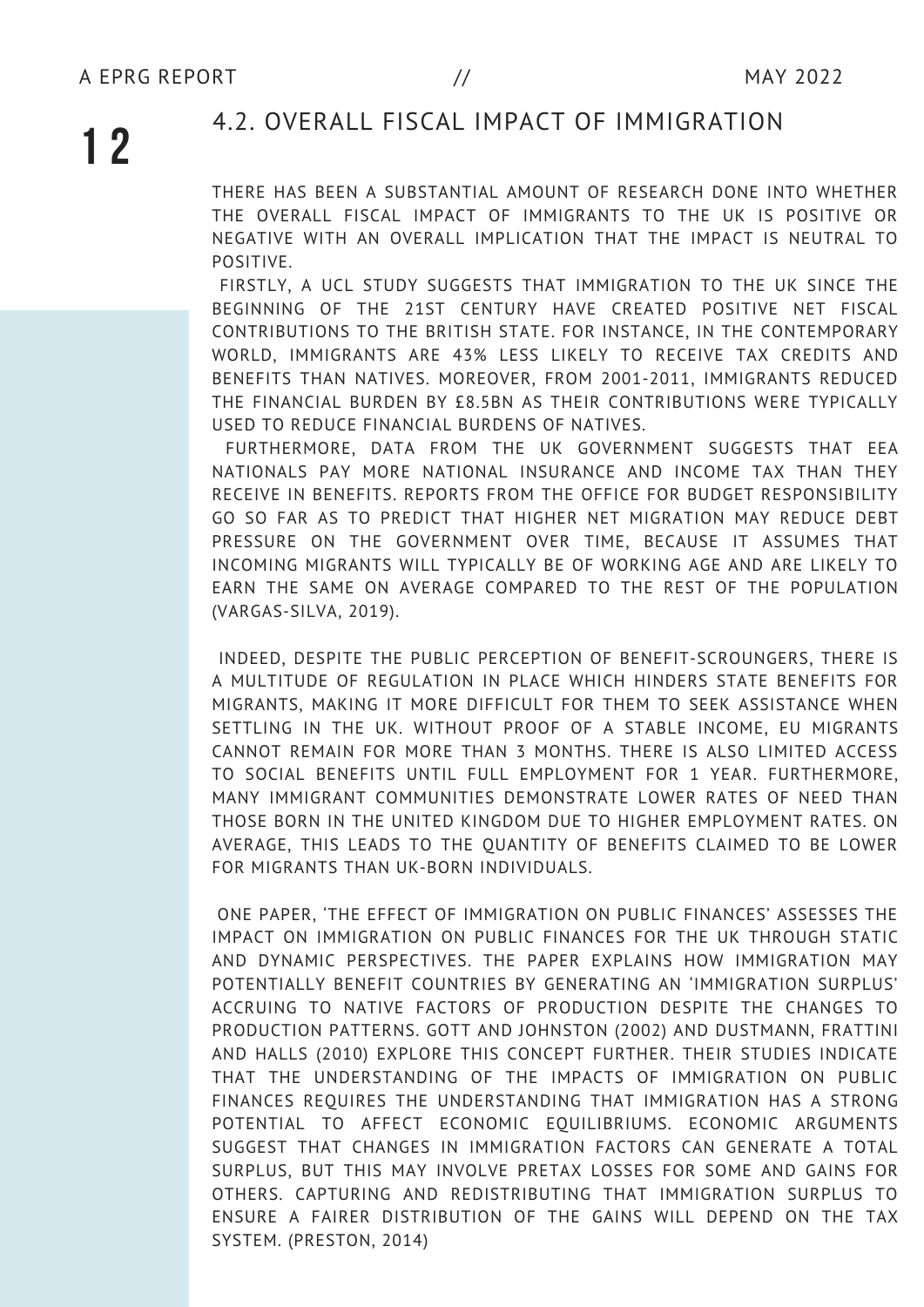**1 3** IN ADDITION, THERE EXISTS A CLEAR GEOGRAPHICAL DIFFERENCE REGARDING WHETHER THE FISCAL IMPACT OF IMMIGRATION IS FOUND TO BE POSITIVE OR NEGATIVE. FOR INSTANCE IN EUROPE, SWEDISH, DUTCH, AND DANISH STUDIES HAVE CONCLUDED THAT THE NET FISCAL IMPACT OF IMMIGRATION TENDS TO BE TYPICALLY NEGATIVE WHEN CONSIDERING NON-EEA MIGRANTS, WHEREAS IT TENDS TO BE POSITIVE FOR IMMIGRANTS FROM EEA OR WESTERN COUNTRIES. ON THE CONTRARY, THE NET FISCAL IMPACT OF IMMIGRATION HAS BEEN ULTIMATELY POSITIVE YET RELATIVELY SMALL FOR OTHER COUNTRIES, MOSTLY AMONG OECD COUNTRIES LIKE NORWAY. EVIDENCE FOR THE UK REMAINS MIXED, WITH STUDIES SUGGESTING THAT EU IMMIGRANTS ARE POSITIVE LONG-TERM NET FISCAL CONTRIBUTORS TO THE BRITISH STATE (HENNESSEY AND HAGEN-ZANKER, 2022).

> HOWEVER, A REVIEW BY ODI ESTABLISHES THAT IMMIGRANTS ARE NEITHER NET FISCAL CONTRIBUTORS NOR NET BURDENS TO THE UK (HENNESSEY AND HAGEN-ZANKER, 2020). INDEED, DUE TO HOW SMALL THE POPULATION IS COMPARED TO THE SIZE OF THE COUNTRY, THEY ARE NOT ABLE TO IMPOSE MUCH OF A NET TAX BURDEN NOR BESTOW A SUBSTANTIAL BENEFIT. INDEED, STUDIES SUGGEST THAT THE NET FISCAL IMPACT OF MIGRATION IN THE UK IS RELATIVELY SMALL, CONTRIBUTING TO ABOUT 1% OF THE TOTAL GDP FOR THE WHOLE ECONOMY. A STUDY CONDUCTED BY OXFORD ECONOMICS IN 2018, COMMISSIONED BY THE MIGRATION ADVISORY COMMITTEE, ESTIMATED THAT THE NET FISCAL CONTRIBUTION OF EEA MIGRANTS IN FY 2016/17 WAS APPROXIMATELY £5BN, WHEREAS THE NET COST OF NON-EEA MIGRANTS WAS £9BN, BOTH SMALL COMPARED TO TOTAL TREASURY REVENUE/EXPENDITURE.

> TO CONCLUDE, IN GENERAL, THE EVIDENCE POINTS TO A SLIGHT NET POSITIVE FISCAL CONTRIBUTION FROM IMMIGRANTS IN THE PAST. IN THE FUTURE, IF THE UK GOVERNMENT IS AIMING TO BETTER MAXIMIZE FISCAL CONTRIBUTION FROM MIGRATION, THEY WOULD BE WISE TO PURSUE AN IMMIGRATION POLICY AIMED AT ATTRACTING MIGRANTS WITH THE CHARACTERISTICS OF BEING YOUNG, HIGHLY SKILLED, AND CHILDLESS. AS OUTLINED IN THE PREVIOUS SECTION, THESE ARE THE TYPES OF MIGRANTS WHICH GENERATE THE MOST TAX REVENUE AND USE THE FEWEST BENEFITS.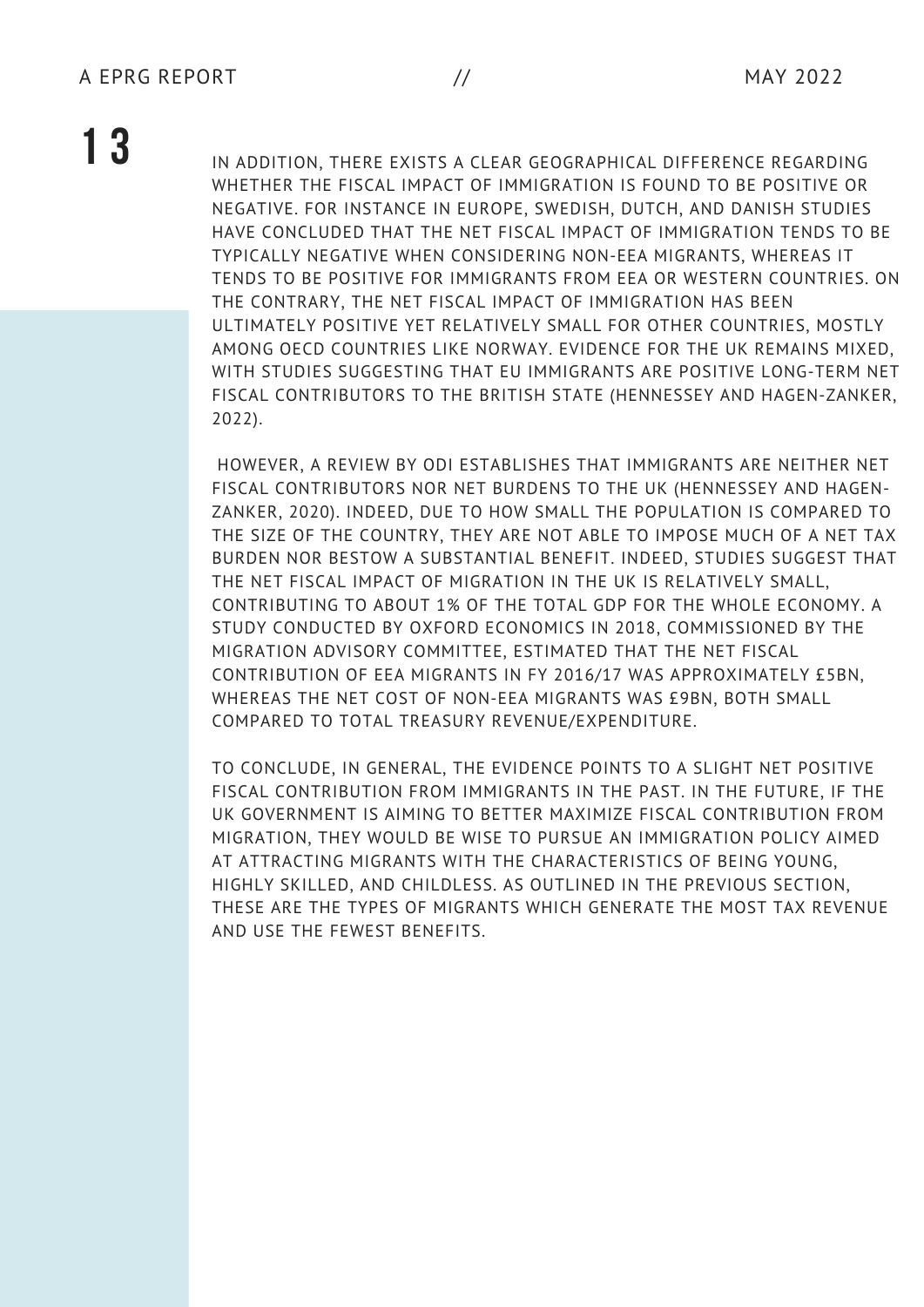### **1 4** 5. <sup>A</sup> CASE STUDY: POLISH IMMIGRATION TO THE UK & THE EFFECT ON THE ECONOMY AND PUBLIC FINANCES

IMMIGRANTS FROM POLAND MAKE UP THE LARGEST EUROPEAN IMMIGRANT POPULATION IN THE UK. THE POPULATION HAS GROWN 10 TIMES FROM 2002 TO 2017, AND NOW ACCOUNT FOR 2.3% OF ALL BIRTHS. THIS HAS BEEN LARGELY DUE TO VOLATILITY IN THE POLISH ECONOMY AND POLITICAL SYSTEM, THE HIGHER WAGES AND BETTER JOB PROSPECTS ASSOCIATED WITH THE BRITISH ECONOMY AS WELL AS THE OPENING OF THE UK ECONOMY TO POLISH MIGRATION WHEN POLAND BECAME A MEMBER OF THE EUROPEAN UNION.

POLISH IMMIGRANTS HAVE BEEN A POSITIVE INFLUENCE ON PUBLIC FINANCES AND THE HEALTH OF THE UK ECONOMY. THE POLISH UNEMPLOYMENT RATE IS LOWER THAN THAT OF NATIVES AND THUS THEY REQUIRE LESS IN UNEMPLOYMENT BENEFITS. COLLECTIVELY POLISH IMMIGRANTS DESCRIBE A SPECIFIC CASE OF UK IMMIGRANTS IN TERMS OF SOCIAL BENEFITS. POLISH IMMIGRANTS ALSO APPEAR WELL INTEGRATED AND ABLE TO CLIMB SOCIALLY TO HIGHER-SKILLED POSITIONS. FURTHERMORE, CHILDREN OF POLISH IMMIGRANTS ARE LIKELY TO GO ON TO HIGHER EDUCATION, IMPROVING THE SKILL SET OF THE OVERALL LABOUR FORCE IN THE UK.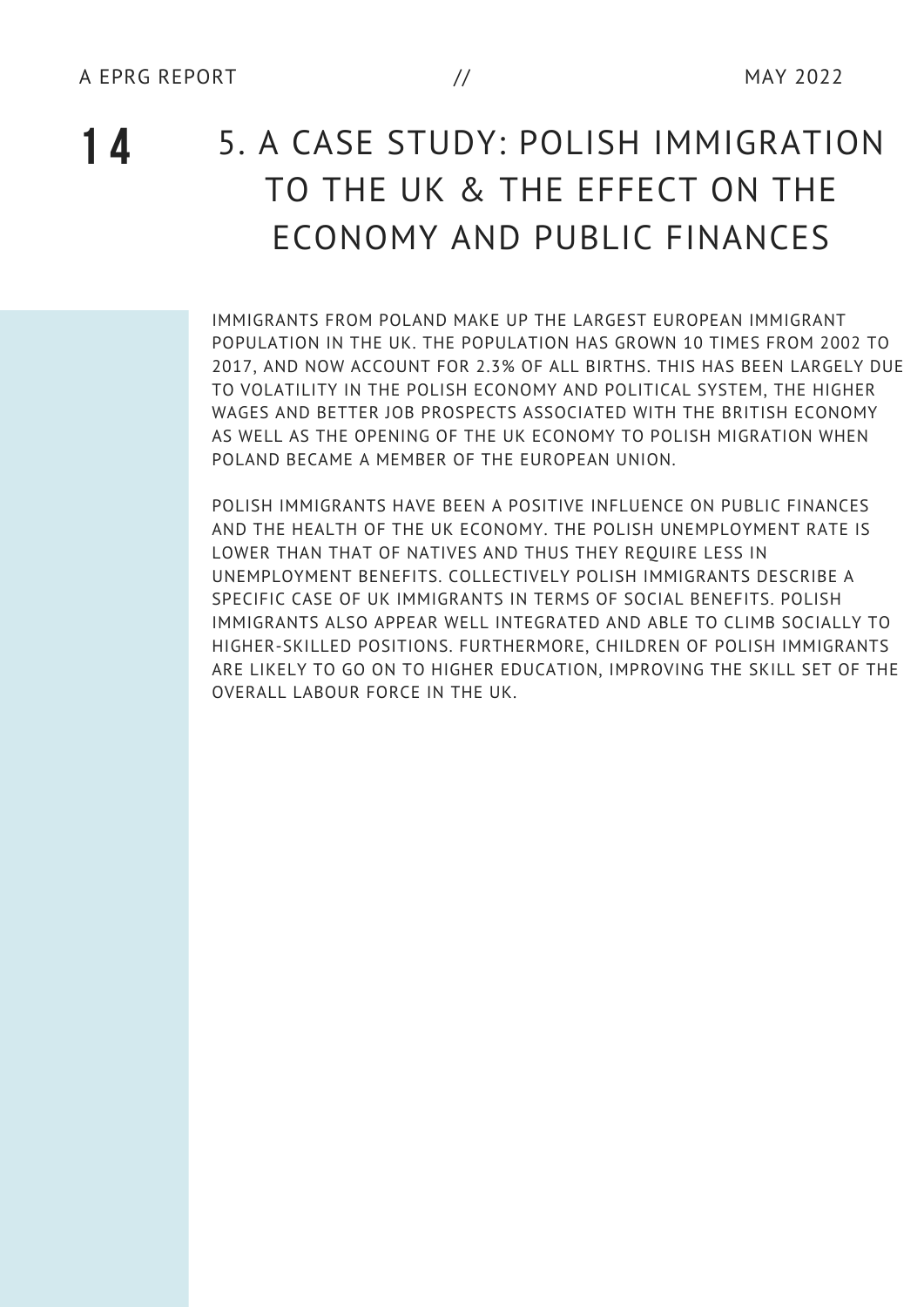### **1 5** 6. CONCLUSION

THE CURRENT POLICIES BEING CARRIED OUT BY THE UK GOVERNMENT ARE MUCH MORE RESTRICTIVE ON THE FLOW OF IMMIGRATION INTO THE UK THAN HAS BEEN SEEN IN THE PAST, WITH THE POINTS-BASED SYSTEM FOCUSED MAINLY ON ALLOWING HIGHER-SKILLED WORKERS ENTRY.

ECONOMIC THEORY WOULD SUGGEST THAT THIS IS THE DESIRABLE FORM OF IMMIGRATION, SET TO HELP THE ECONOMY GROW RATHER THAN FORCE THE NATIVE POPULATION INTO LOWER EMPLOYMENT AND WAGES. INDEED, WITHIN THE START-UP, TECHNOLOGY AND HEALTHCARE INDUSTRIES, THESE HIGHER-SKILLED MIGRANT POPULATIONS WILL CONTINUE TO MAKE A POSITIVE IMPACT ON THE GROWTH OF THE ECONOMY AND THE STANDARD OF LIVING OF THE NATIVE POPULATION AS THEY HAVE DONE IN THE PAST.

ANALYSIS OF MIGRANT CHARACTERISTICS AND THEIR EFFECT ON FISCAL CONTRIBUTIONS WOULD FURTHER SUPPORT THIS NOTION. GAINING THESE SKILLS IN THE ECONOMY WITHOUT THE UTILIZATION OF THE RESOURCES REQUIRED TO TRAIN THEM IS A PARTICULARLY IMPORTANT BOON FOR THE UK TREASURY AND ECONOMY.

HOWEVER, WHILST THIS NEW FOCUS ON HIGHER-SKILLED IMMIGRANTS WOULD BE POSITIVE FOR STATE FINANCES, IT WOULD BE WRONG TO CONCLUDE THAT THE PREVIOUS POLICIES HAVE BEEN NEGATIVE IN THIS REGARD. THE POPULAR NOTION OF THE BENEFIT-SCROUNGING IMMIGRANT SEEMS TO BE AT ODDS WITH THE RESULTS OF RESEARCH PAPERS. A COMBINATION OF STRICT RESTRICTIONS ON BENEFIT-USE AND THE LIKELIHOOD THAT IMMIGRANTS ARE YOUNG, CHILDLESS, AND MORE LIKELY TO BE EMPLOYED MEANS THAT THEY HAVE NOT BEEN THE FISCAL BURDEN PREVIOUSLY SUGGESTED. THEIR BENEFIT-USE, LOWER IN MANY INSTANCES THAN FOR THE NATIVE POPULATION, BECOMES MORE THAN COMPENSATED FOR BY THEIR TAX GENERATION WHEN VIEWED OVER A LONGER TIMEFRAME.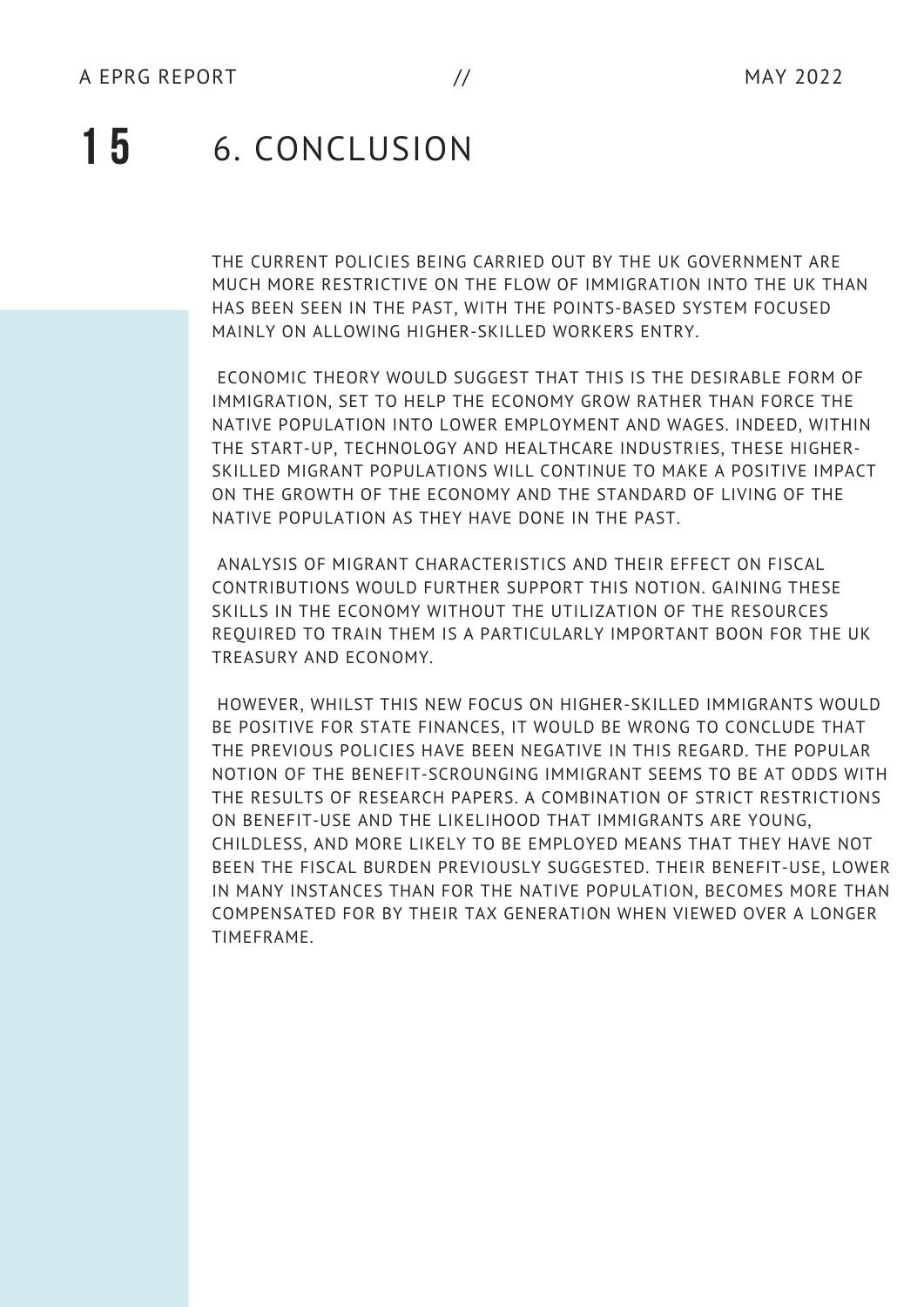### **1 6** 7. REFERENCE LIST

TEKHMEED, 2022. BRAND NEW FINTECH VISA ANNOUNCED | UK IMMIGRATION & VISA LAWYERS. [ONLINE] UK IMMIGRATION & VISA LAWYERS. AVAILABLE AT:

<HTTPS://IMMIGRATIONANDVISASOLICITORS.CO.UK/NEW-FINTECH-VISA-IMMIGRATION-LAWYERS-LONDON/> [ACCESSED 27 MARCH 2022].

WRIGHT, 2021. NEW UK FINTECH VISA WILL STRUGGLE TO ATTRACT SPECIALISTS, EXPERTS WARN. [ONLINE] FT.COM. AVAILABLE AT: <HTTPS://WWW.FT.COM/CONTENT/1E9682CF-4E04-4599-9F9D-36BDF28A06DF> [ACCESSED 27 MARCH 2022].

GOV.UK. 2022. INNOVATOR VISA. [ONLINE] AVAILABLE AT: <HTTPS://WWW.GOV.UK/INNOVATOR-VISA/ELIGIBILITY> [ACCESSED 27 MARCH 2022].

DELOITTE UNITED KINGDOM. 2020. THE UK FINTECH LANDSCAPE. [ONLINE] AVAILABLE AT: <HTTPS://WWW2.DELOITTE.COM/UK/EN/PAGES/FINANCIAL-SERVICES/ARTICLES/UK-FINTECH-LANDSCAPE.HTML> [ACCESSED 27 MARCH 2022].

GOV.UK. 2022. AMBITIOUS PLANS TO BOOST UK FINTECH AND FINANCIAL SERVICES SET OUT BY CHANCELLOR. [ONLINE] AVAILABLE AT: <HTTPS://WWW.GOV.UK/GOVERNMENT/NEWS/AMBITIOUS-PLANS-TO-BOOST-UK-FINTECH-AND-FINANCIAL-SERVICES-SET-OUT-BY-CHANCELLOR> [ACCESSED 27 MARCH 2022].

THE IMPACT OF BREXIT ON LOW-INCOME HOUSEHOLDS. POLICY IN PRACTICE. (2019, NOVEMBER 26). RETRIEVED MARCH 17, 2022, FROM HTTPS://POLICYINPRACTICE.CO.UK/THE-IMPACT-OF-BREXIT-ON-LOW-INCOME-HOUSEHOLDS/

THE IMPACT OF BREXIT ON POVERTY IN THE UK. CAMBRIDGE ECONOMETRICS. (2019, OCTOBER 15). RETRIEVED MARCH 17, 2022, FROM HTTPS://WWW.CAMECON.COM/WHAT/OUR-WORK/JRF-BREXIT-POVERTY-UK/#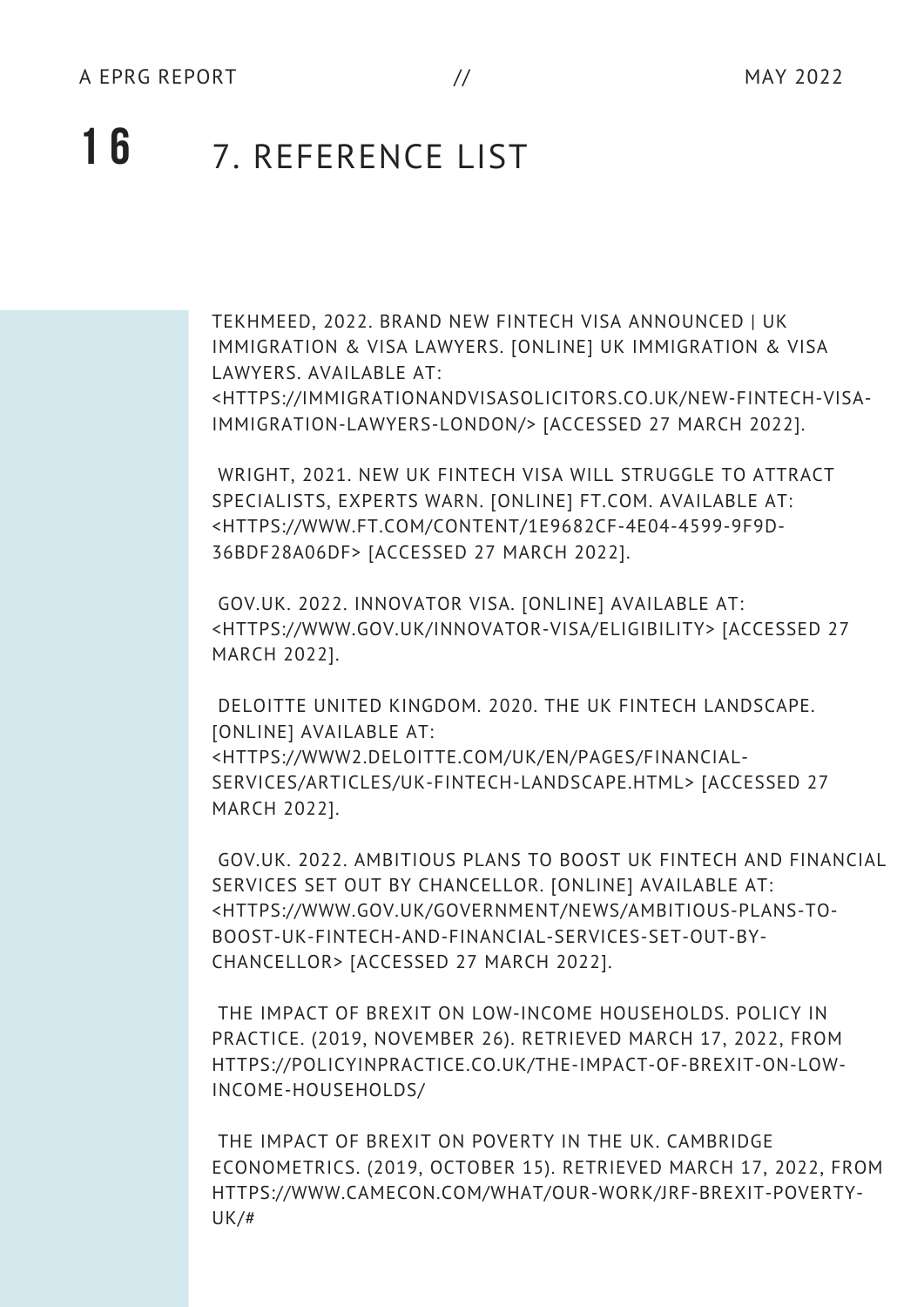HOW COULD BREXIT AFFECT POVERTY IN THE UK? - JRF. (N.D.). RETRIEVED MARCH 17, 2022, FROM HTTPS://WWW.JRF.ORG.UK/SITES/DEFAULT/FILES/JRF/FILES-RESEARCH/BRIEFING HOW COULD BREXIT AFFECT POVERTY IN THE UK 0.PDF

GUARDIAN NEWS AND MEDIA. (2013, APRIL 6). BENEFITS IN BRITAIN: SEPARATING THE FACTS FROM THE FICTION. THE GUARDIAN. RETRIEVED MARCH 17, 2022, FROM HTTPS://WWW.THEGUARDIAN.COM/POLITICS/2013/APR/06/WELFARE-BRITAIN-FACTS-MYTHS

DEPARTMENT FOR WORK AND PENSIONS. (2021, AUGUST 9). ETHNICITY FACTS AND FIGURES. GOV.UK . RETRIEVED MARCH 17, 2022, FROM HTTPS://WWW.ETHNICITY-FACTS-FIGURES.SERVICE.GOV.UK/WORK-PAY-AND-BENEFITS/BENEFITS/STATE-SUPPORT/LATEST#:~:TEXT=LEAST%20LIKELY%20TO-,WHITE%20BRITISH%20FAMI LIES%20(51%25)%20WERE%20THE%20MOST%20LIKELY%20TO,WERE%20THE%20

LAST%20LIKELY%20TO

BENEFITS FOR NON-UK NATIONALS. NIDIRECT. (2021, AUGUST 30). RETRIEVED MARCH 17, 2022, FROM HTTPS://WWW.NIDIRECT.GOV.UK/ARTICLES/BENEFITS-NON-UK-NATIONALS

ODDEN, G., SCHWEYHER, M., & BURRELL, K. (1970, JANUARY 1). ABUSE OR UNDERUSE? POLISH MIGRANTS' NARRATIVES OF (NOT) CLAIMING SOCIAL BENEFITS IN THE UK IN TIMES OF BREXIT. CENTRAL AND EASTERN EUROPEAN MIGRATION REVIEW. RETRIEVED MARCH 17, 2022, FROM HTTP://WWW.CEEMR.UW.EDU.PL/VOL-8-NO-2-2019/ARTICLES/ABUSE-OR-UNDERUSE-POLISH-MIGRANTS-NARRATIVES-NOT-CLAIMING-SOCIAL-BENEFITS

THE IMPACTS OF MIGRATION ON SOCIAL COHESION AND INTEGRATION. (N.D.). RETRIEVED MARCH 17, 2022, FROM HTTPS://WWW.BELONGNETWORK.CO.UK/WP-CONTENT/UPLOADS/2019/04/SOCIAL-COHESION-INTEGRATION.PDF

WELFARE PARTICIPATION BY IMMIGRANTS IN THE UK. (N.D.). RETRIEVED MARCH 17, 2022, FROM HTTPS://FTP.IZA.ORG/DP6144.PDF

FRATTINI, T. AND DUSTMANN, C. (2018). THE FISCAL EFFECTS OF IMMIGRATION TO THE UK. [ONLINE] UCL DEPARTMENT OF ECONOMICS. AVAILABLE AT: HTTPS://WWW.UCL.AC.UK/ECONOMICS/ABOUT-DEPARTMENT/FISCAL-EFFECTS-IMMIGRATION-UK [ACCESSED 1 MAR. 2022].